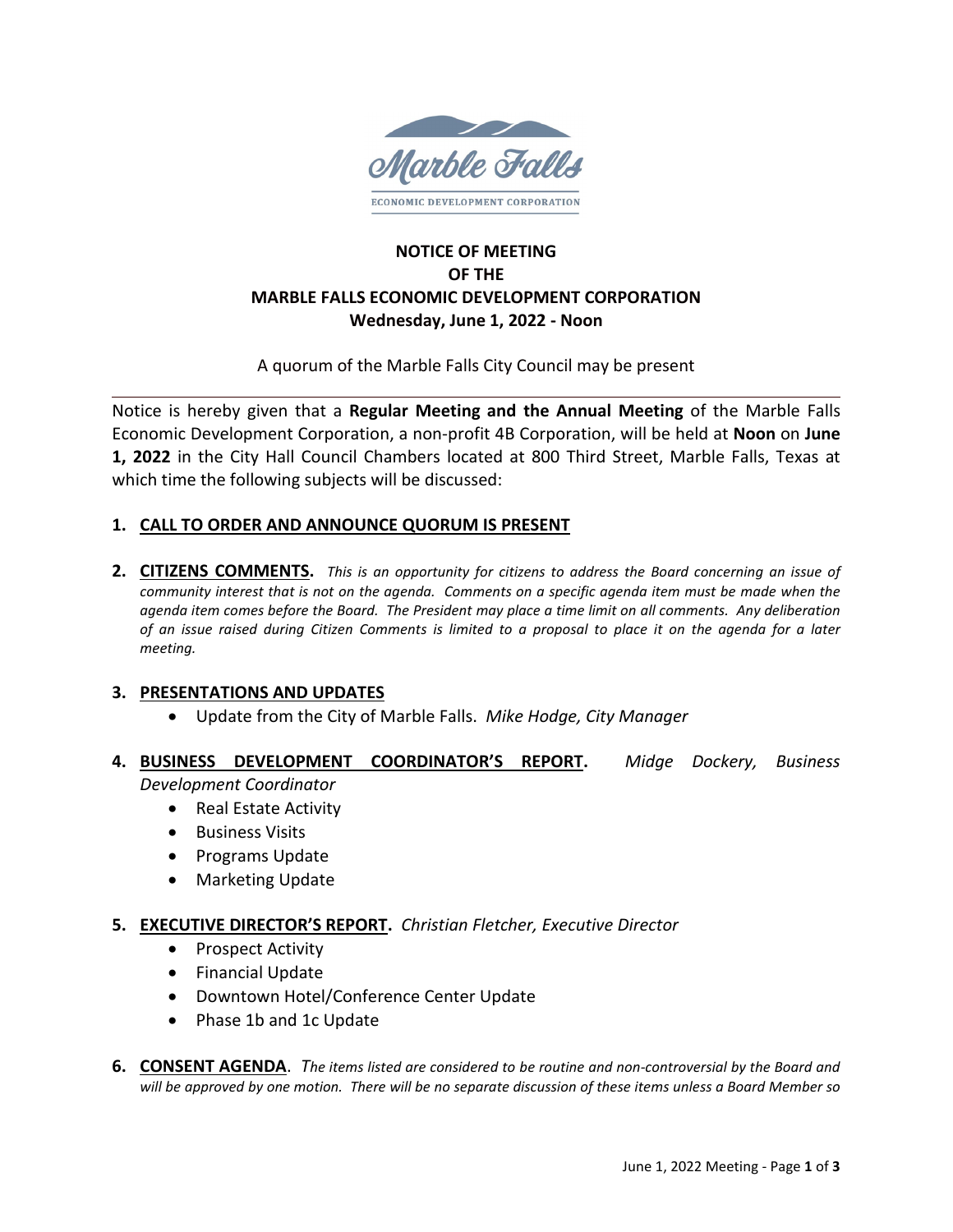*requests, in which case the item will be removed from the Consent Agenda prior to a motion and vote. The item will be considered in its normal sequence on the Regular Agenda*

- (a) Approval of the minutes of the May 4, 2022 regular meeting. *Christina McDonald, Secretary*
- **7. REGULAR AGENDA**. *The Board will individually consider and possibly take action on any or all of the following items:*
	- (a) Discussion and Action on Project Penguin Sales Contract and Performance Agreement.
	- (b) Discussion and Action on Innovation Park, LLC Architectural Review.
	- (c) Discussion and Action on FY 2022-2023 Annual Budget.

#### **8. EXECUTIVE SESSION**

**Close Open Session and Convene Executive Session** pursuant to §551.087 (*Economic Development*), pursuant to §551.071 (*Private Consultation between the Board and its Attorne*y), pursuant to §551.072 (*Deliberation Regarding the Purchase, Exchange, Lease or Value of Real Property*), and Pursuant to §551.074 (*Deliberation Regarding the Appointment, Employment, Employment Evaluation, Reassignment, Duties, Discipline or Dismissal of a Public Officer or Employee or to Hear a Complaint or Charge Against an Officer or Employee*) of the Open Meetings Act. Tex. Gov't Code*,* the Economic Development Corporation will meet in Executive Session to discuss the following:

• Economic Development Prospects

# **9. RECONVENE TO OPEN SESSION FOR POSSIBLE ACTION RESULTING FROM ITEMS DISCUSSED IN EXECUTIVE SESSION**

#### **10. FUTURE AGENDA REVIEW**

#### **11. ADJOURNMENT**

*"The Marble Falls Economic Development Corporation reserves the right to adjourn into Executive Session at any time during the course of this meeting to discuss any matter*s listed on the agenda, *as authorized by the Texas Government Code including, but not limited to, Sections: 551.071 (Consultation with Attorney), 551.072 (Deliberations about Real Property), 551.073 (Deliberations about Gifts and Donations), 551.074 (Personnel Matters), 551.076 (Deliberations about Security Devices), 551.087 (Economic Development), 418.183 (Deliberations about Homeland Security Issues) and as authorized by the Texas Tax Code including, but not limited to, Section 321.3022 (Sales Tax Information)."*

In compliance with the Americans with Disabilities Act, the City of Marble Falls will provide for reasonable accommodations for *persons attending Economic Development Meetings. To better serve you, requests should be received 24 hours prior to the meetings. Please contact Ms. Christina McDonald, City Secretary, at (830) 693-3615.*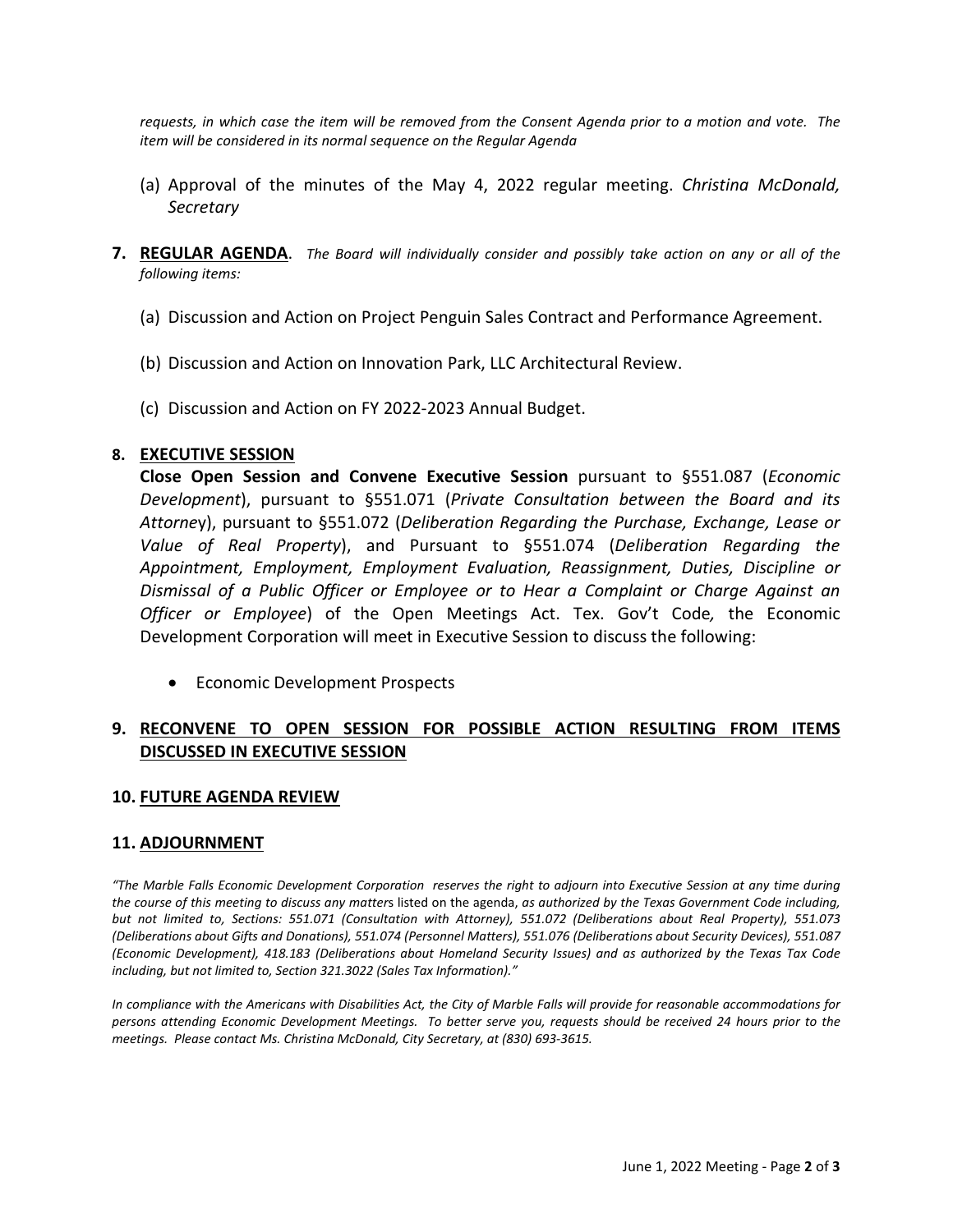#### **Certificate of Posting**

I, Christina McDonald, City Secretary for the City of Marble Falls, Texas, do certify that this Notice of Meeting was posted at City Hall, in a place readily accessible to the general public at all times, on the 27<sup>th</sup> day of May 2022 at 4:30 pm and remained so posted for at least 72 continuous hours proceeding the scheduled time of said meeting.

Christina HcDonald

Christina McDonald, EDC Secretary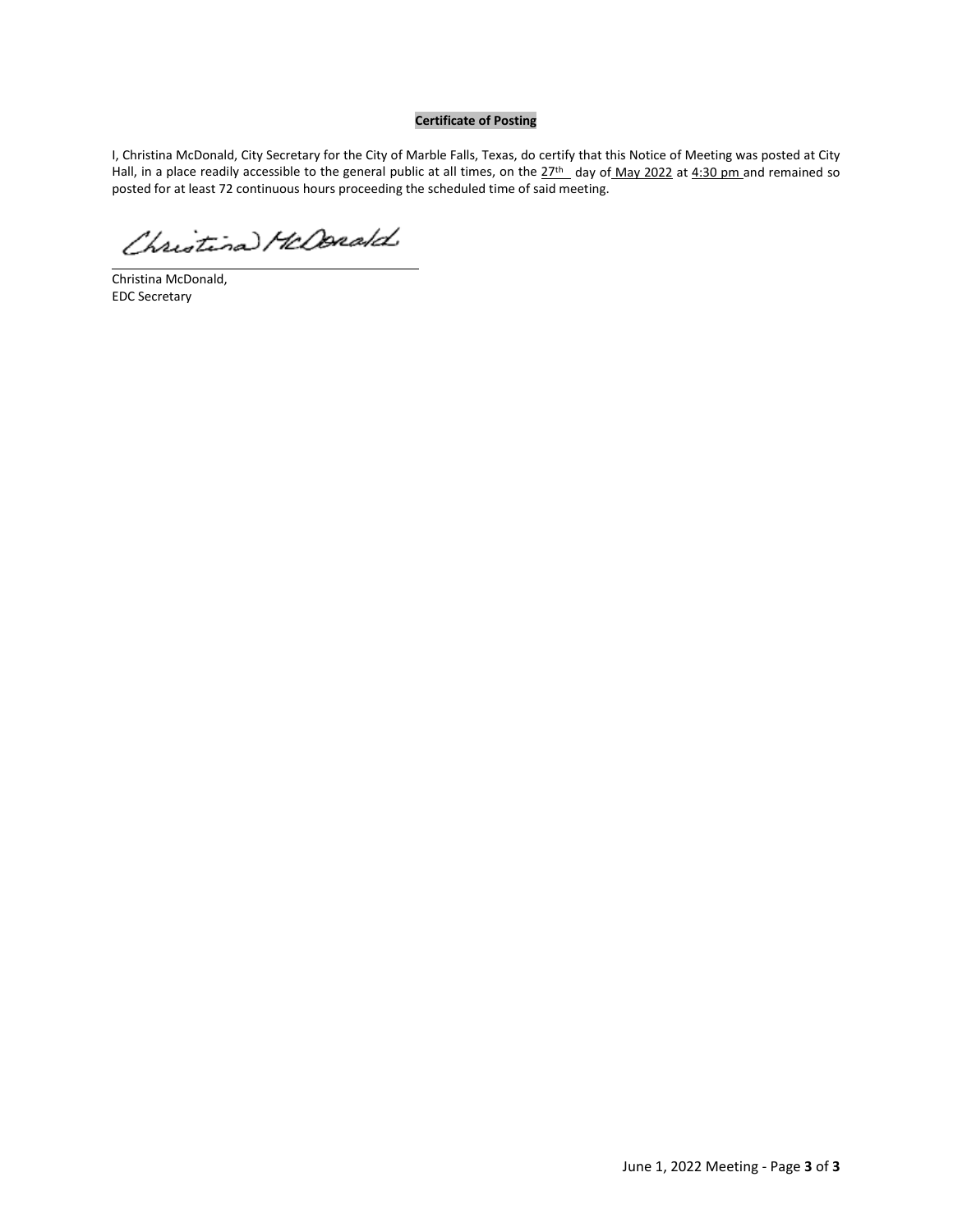# **STATE OF TEXAS COUNTY OF BURNET CITY OF MARBLE FALLS**

**On this the 4th day of May 2022 the Marble Falls Economic Development Corporation convened in regular session at Noon in the City Hall Council Chambers, with notice of meeting giving time, place, date, and subject having been posted as described in Chapter 551 of the Texas Government Code.**

| <b>PRESENT:</b> | <b>Steve Reitz</b><br>Mark Mayfield<br>Judy Miller<br>Ryan Nash<br>John Packer<br>Lindsay Plante                                     | President<br>Vice President<br>Director<br>Director<br>Director<br><b>Director</b>                                                                                                                  |
|-----------------|--------------------------------------------------------------------------------------------------------------------------------------|-----------------------------------------------------------------------------------------------------------------------------------------------------------------------------------------------------|
| <b>ABSENT:</b>  | <b>Richard Westerman</b>                                                                                                             | Director                                                                                                                                                                                            |
| <b>STAFF:</b>   | Christian Fletcher<br>Midge Dockery<br>Patty Akers<br><b>Christina McDonald</b><br>Mike Hodge<br>Caleb Kraenzel<br><b>Erin Burks</b> | <b>Executive Director</b><br><b>EDC Business Development Coordinator</b><br>Attorney<br>Secretary/City Secretary<br>City Manager<br><b>Assistant City Manager</b><br>Downtown and Marketing Manager |

**VISITORS:** Bridgid Cooley (Daily Trib)

- **1. CALL TO ORDER AND ANNOUNCE QUORUM IS PRESENT.** President Reitz called the meeting to order and announced the presence of a quorum.
- **2. CITIZENS COMMENTS.** There were no citizen comments.
- **3. PRESENTATIONS AND UPDATES.** There were no presentations or updates.
- **4. BUSINESS DEVELOPMENT COORDINATOR'S REPORT**. Midge Dockery, Business Development Coordinator provided the board updates on real estate activity, business visits, programs and marketing.
- **5. EXECUTIVE DIRECTOR'S REPORT.** Christian Fletcher, Executive Director gave an update on prospect activity, the EDC's financials, the Downtown Hotel/Conference Center and Phase 1b.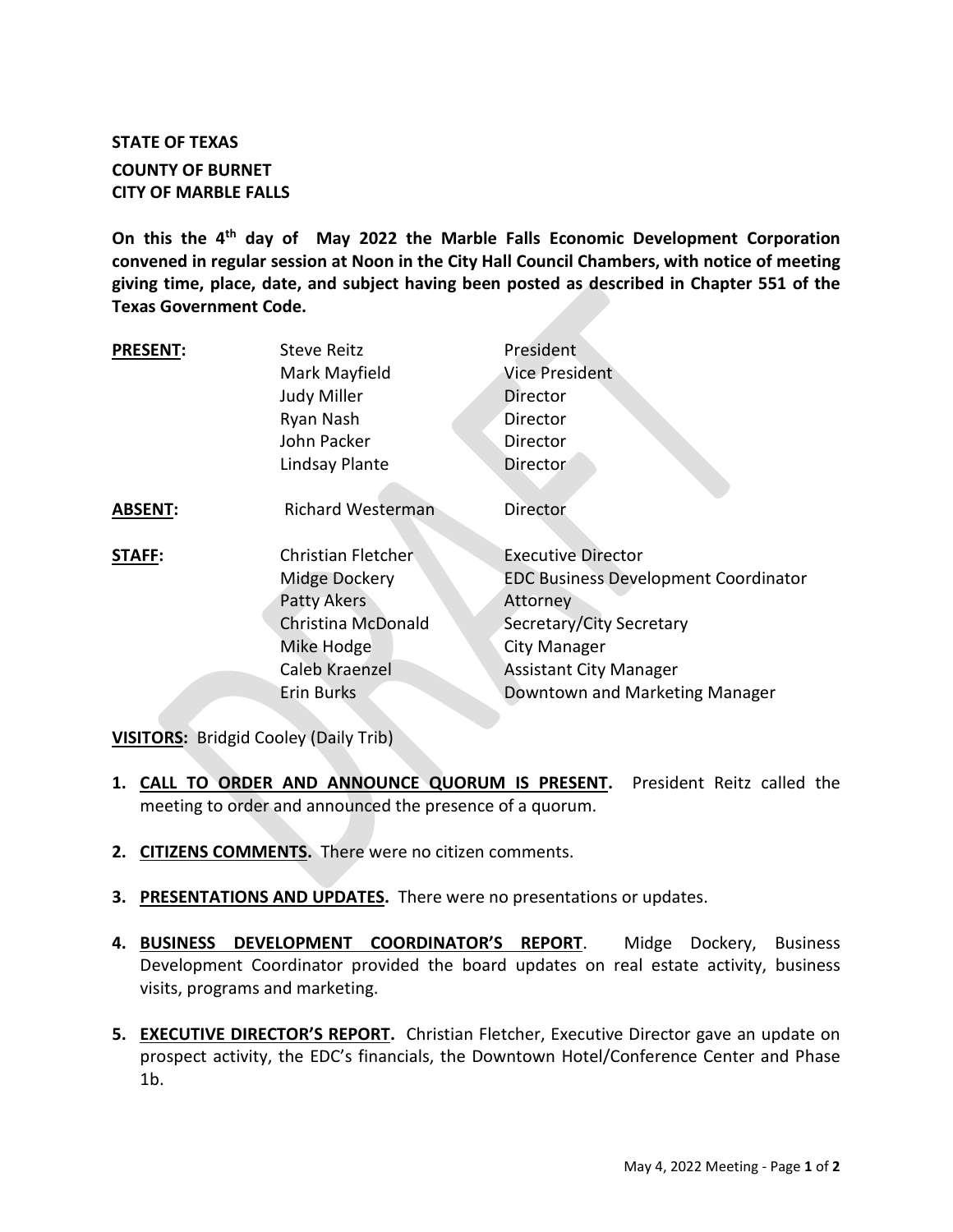#### **6. CONSENT AGENDA**.

**(a) Approval of the minutes of the April 6, 2022 regular meeting.**

# **(b) Approval of a Memorandum of Understanding between Workforce Solutions Rural Capital Area and Marble Falls Economic Development Corporation.**

Director Miller made a motion to approve the consent agenda. Director Nash seconded the motion. The motion carried by a vote of 6-0.

#### **7. REGULAR AGENDA**.

- **(a) Presentation on Traffic Count Data from April 2022.** Christian Fletcher, Executive Director gave the presentation. No action was taken.
- **(b) Discussion on FY 2022-2023 Budget.** Christian Fletcher, Executive Director led the discussion. No action was taken.

#### **8. EXECUTIVE SESSION**

**Close Open Session and Convene Executive Session pursuant to §551.087 (***Economic Development***), pursuant to §551.071 (***Private Consultation between the Board and its Attorne***y), pursuant to §551.072 (***Deliberation Regarding the Purchase, Exchange, Lease or Value of Real Property***), and Pursuant to §551.074 (***Deliberation Regarding the Appointment, Employment, Employment Evaluation, Reassignment, Duties, Discipline or Dismissal of a Public Officer or Employee or to Hear a Complaint or Charge Against an Officer or Employee***) of the Open Meetings Act. Tex. Gov't Code***,* **the Economic Development Corporation will meet in Executive Session to discuss the following:**

- **Economic Development Prospects**
- **Employment Evaluation, Executive Director**

**12:35 pm The Board convened to Executive Session 1:30 pm The Board returned to Open Session**

- **9. RECONVENE TO OPEN SESSION FOR POSSIBLE ACTION RESULTING FROM ITEMS DISCUSSED IN EXECUTIVE SESSION.** No action was taken.
- **10. FUTURE AGENDA REVIEW.** It was noted that the next regular meeting is scheduled for June 1.
- **11. ADJOURNMENT.** There being no further business to discuss, Director Packer made a motion to adjourn. The motion was seconded by Vice President Mayfield and the meeting was adjourned at 1:32 pm.